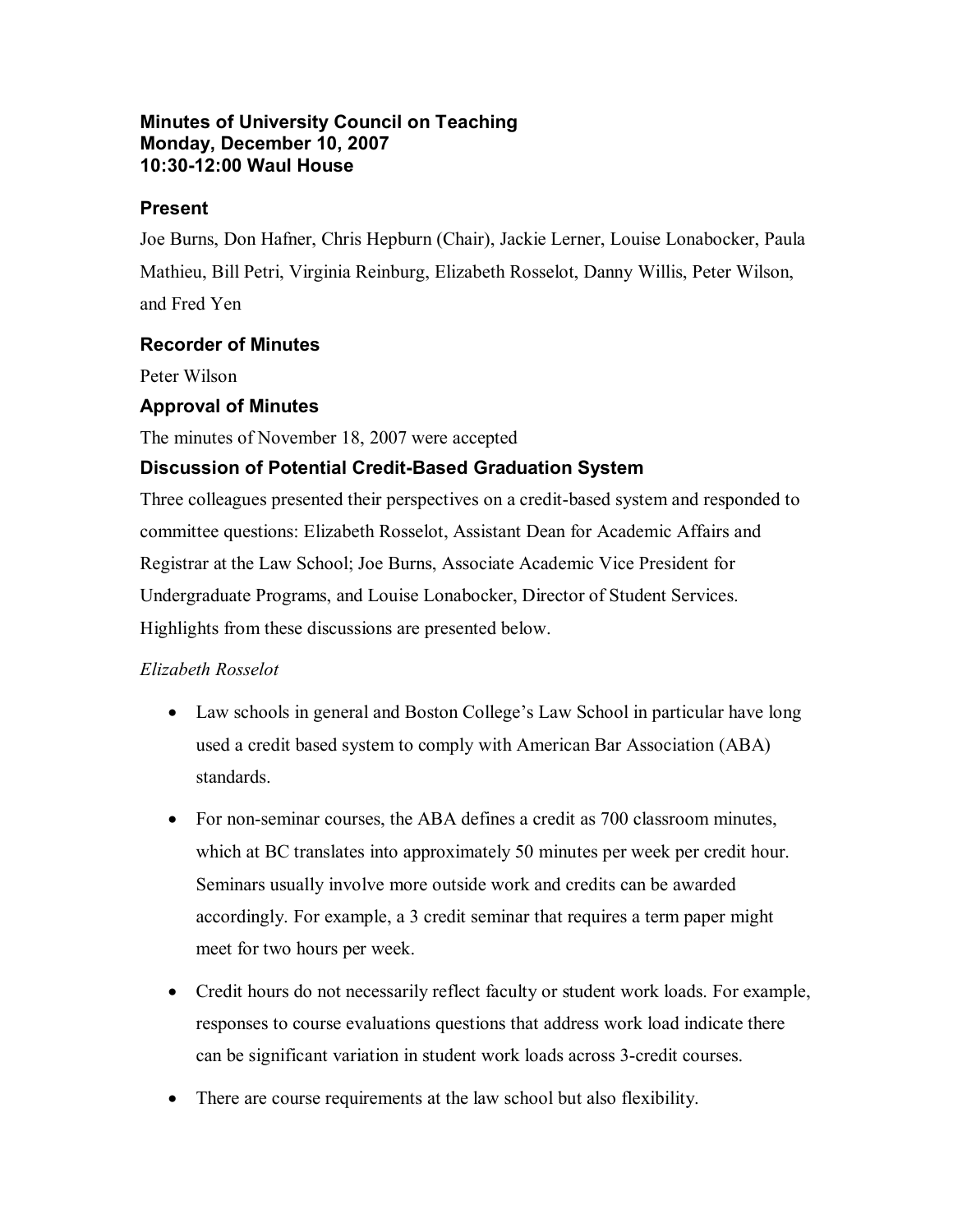- The Law School uses SIS and, in particular, it can handle either a credit or course based system. Elizabeth Rosselot indicates the Law School does audits manually because they have found the SIS system is targeted for the undergraduate programs.
- · The assistant deans generally determine the credits for courses.

### *Joe Burns*

- In response to the question should BC convert to a credit-based system, Joe Burns stated the overarching question should be "What is the philosophy of what an undergraduate degree means at Boston College?"
- The primary benefit of a credit-based system, according to Joe Burns, is its flexibility. For example, it would give cache to the one credit freshman seminars (because they would count towards graduation). However, flexibility can also create a slippery slope if it is abused by departments and/or students. In particular, determining whether one-credit practical learning experiences would qualify for academic credit could become problematic.
- An issue that remains unresolved after a lengthy discussion is whether students who are currently not receiving credits for science or language labs will be allowed to take fewer courses if they begin to get credit for labs. For example, if a science student takes three labs, would they be relieved of taking an extra course?
- · A second issue that remains unresolved is who determines the credits assigned to courses.

## *Louise Lonabocker*

• Louise Lonabocker distributed a table that reported by college the credits students tend to earn by graduation. Of particular note, over 70% of the students in the School of Nursing and School of Education currently graduate with at least 120 credit hours. By contrast, approximately 45% of the students in the College of Arts and Science and School of Management currently graduate with at least 120 credit hours.